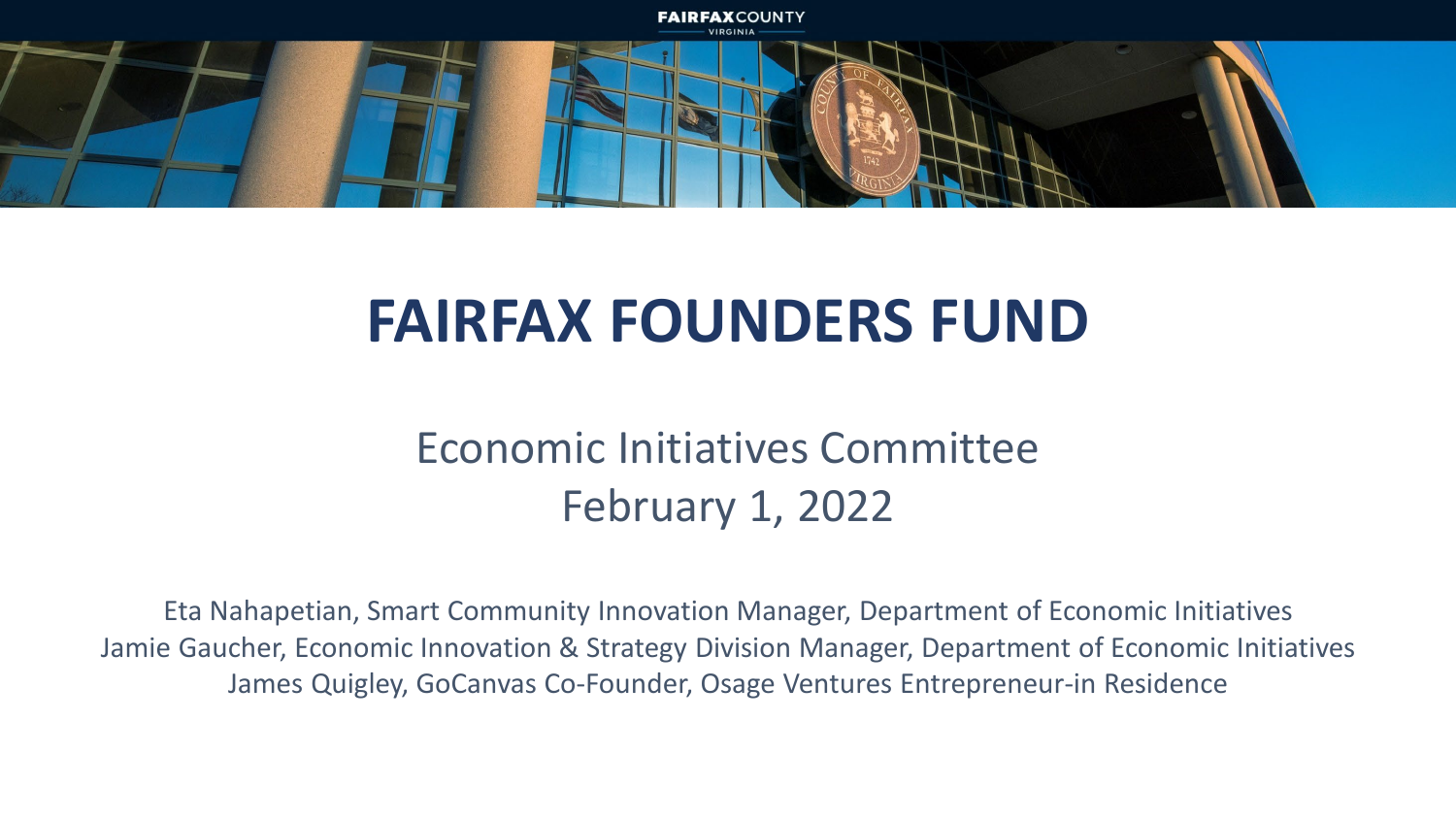### **AGENDA**

- Fairfax Founders Fund Background
- Overview of Proposed Program Components:
	- Applicant Eligibility
	- Eligible Use of Funds
	- Terms and Conditions
	- Intake Process and Review
	- Program Measures
- Discussion on Roles and Responsibilities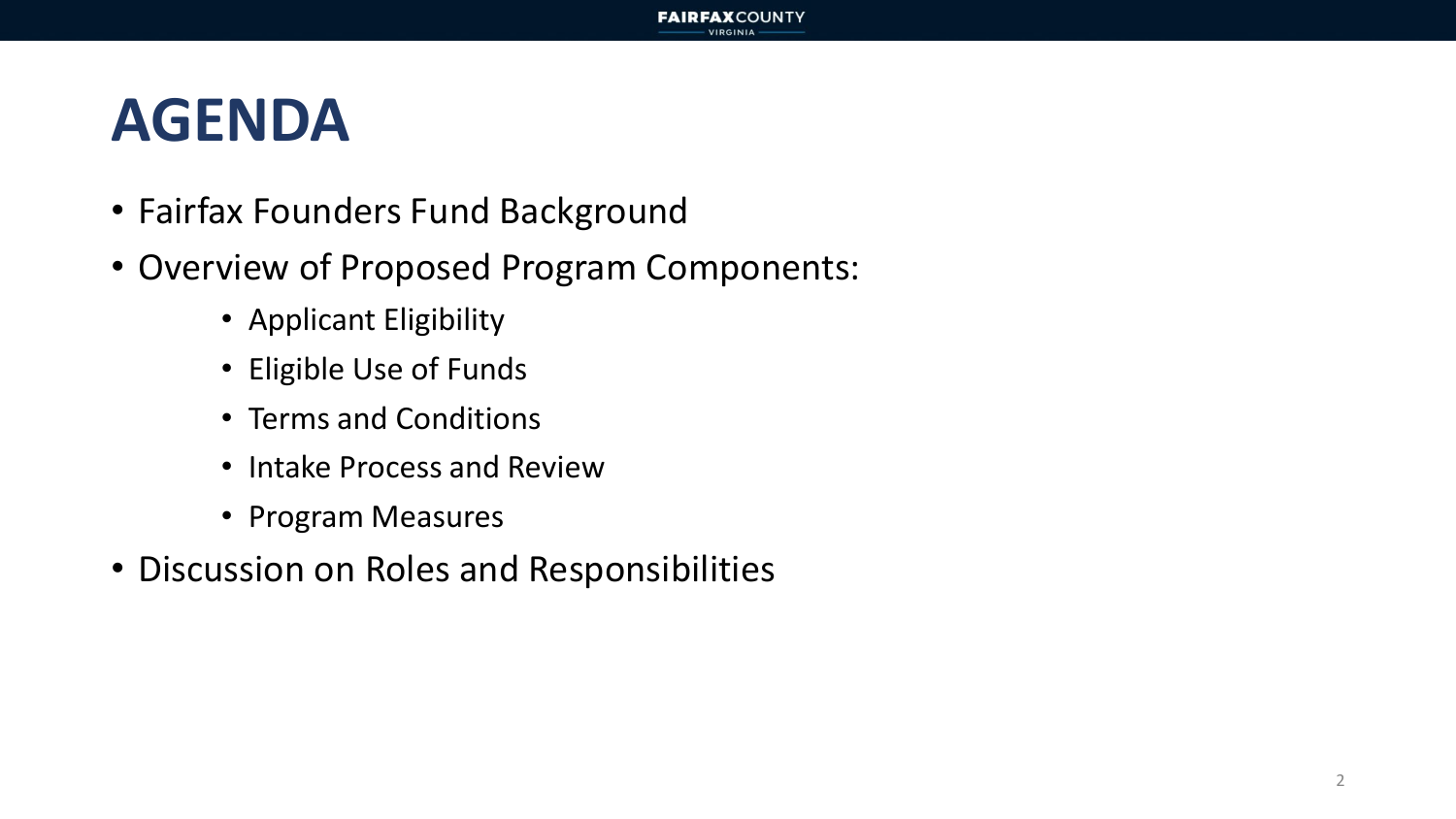#### **FAIRFAX**COUNTY

## **FAIRFAX FOUNDERS FUND PROGRAM**

#### **Overview:**

- Response to lack of capital for innovative early-stage businesses
- Targeted fund to support promising companies
- Leverage technology & partnerships to support founders

#### **Goals:**

- Create 2-year pilot program to determine viability and feasibility of county backed funding
- Grow innovative businesses and jobs in Fairfax County
- Further develop competitive technology clusters in the county
- Support ONE Fairfax and promote economic mobility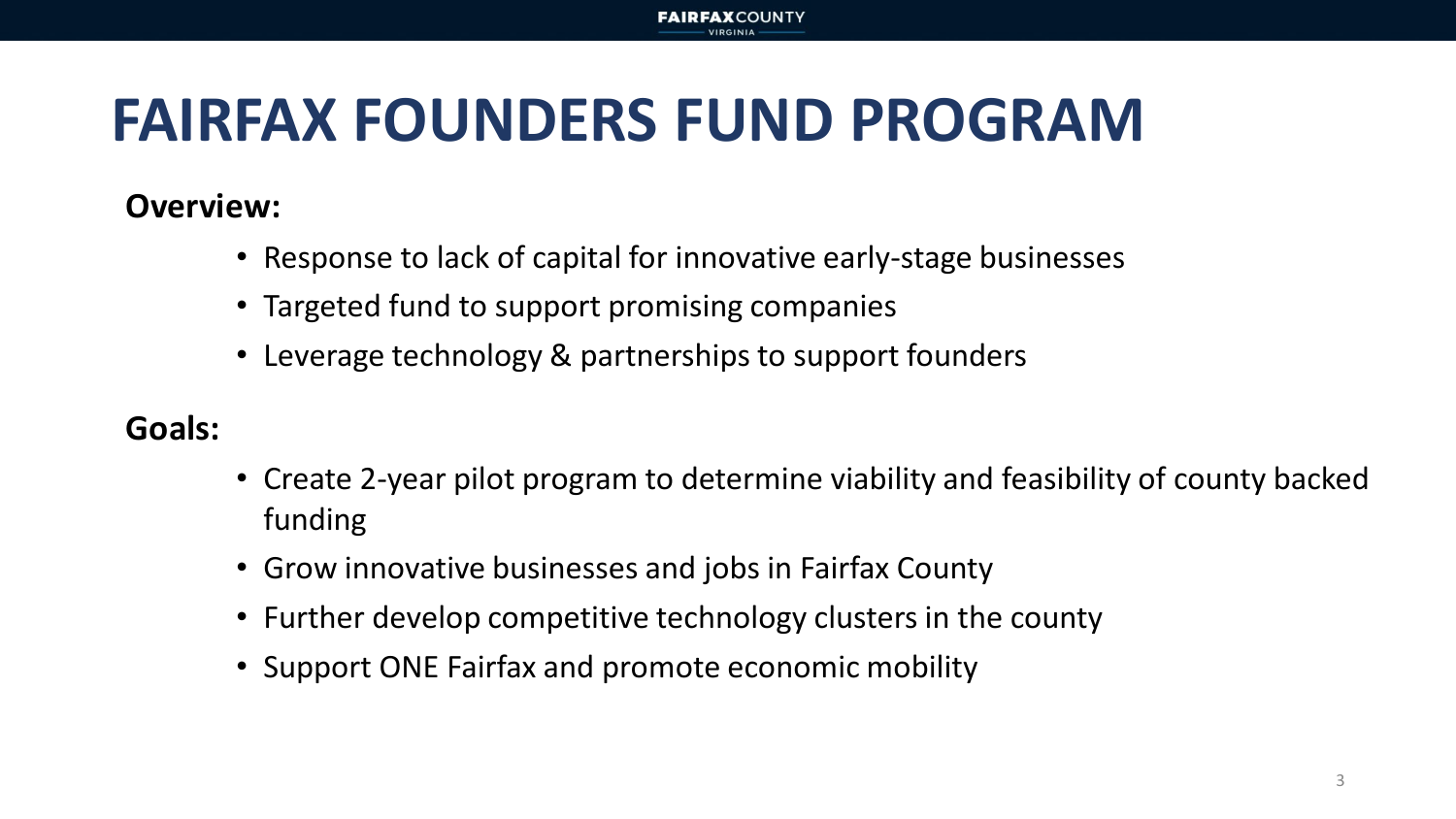## **FAIRFAX FOUNDERS FUND PROPOSED INVESTMENT**

### **Year 1 Pilot Plan**

#### **Proposed Investment:**

- \$500,000
- Figure does not include administrative or marketing costs will be adjusted for enhanced outreach and engagement.

#### **Amount per approved award:**

• Maximum of \$50,000

### **Funding Source:**

- Economic Opportunity Reserve
- **Reserve Award Use (EOR Principal 6):** Programming support for economic development activities, as identified in the Strategic Plan to Facilitate the Economic Success of Fairfax County.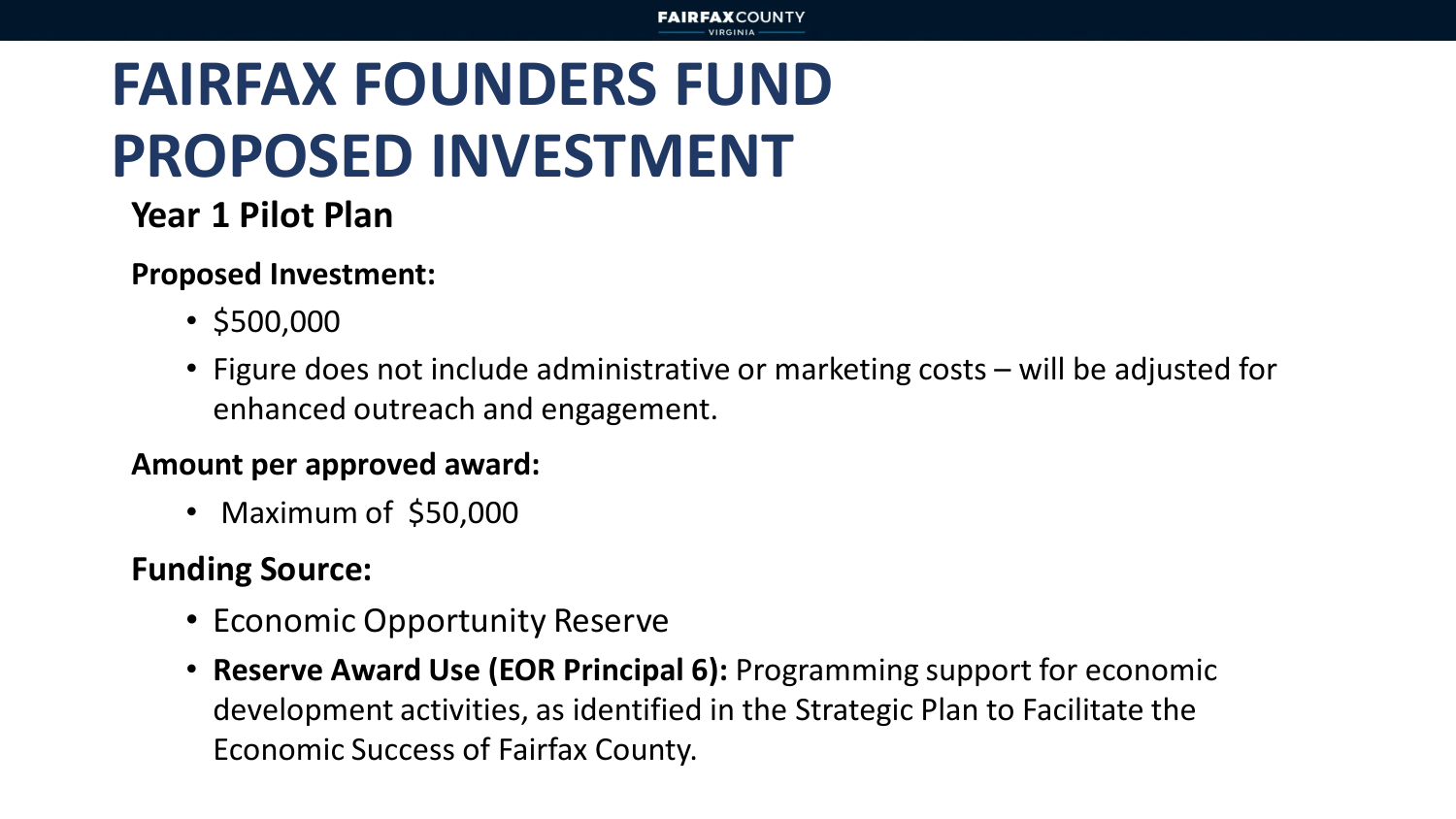### **ENGAGEMENTS ON PLAN TO-DATE**

**FAIRFAXCOUNTY** 

- Economic Initiatives Committee (July 2021)
- EAC Innovation Subcommittee (July & December 2021)
- Virginia Innovation Partnership Corporation (VIPC) (formerly CIT)
	- CIT Gap Funds
	- Commonwealth Commercialization Fund
- Virginia Innovation Commercialization Assistance Program (ICAP)
	- Osage Ventures
	- ABS Ventures
	- **Smart City Works**
	- Civstart
	- SBIR/STTR

#### **Upcoming:**

• Halcyon

- Black Girl Ventures
- Citrine Angels
- Bladen Group
- George Mason University
- Prince William County
- Arlington County
- 1863 Ventures and the state of the state of the state of the state of the state of the state of the state of the state of the state of the state of the state of the state of the state of the state of the state of the state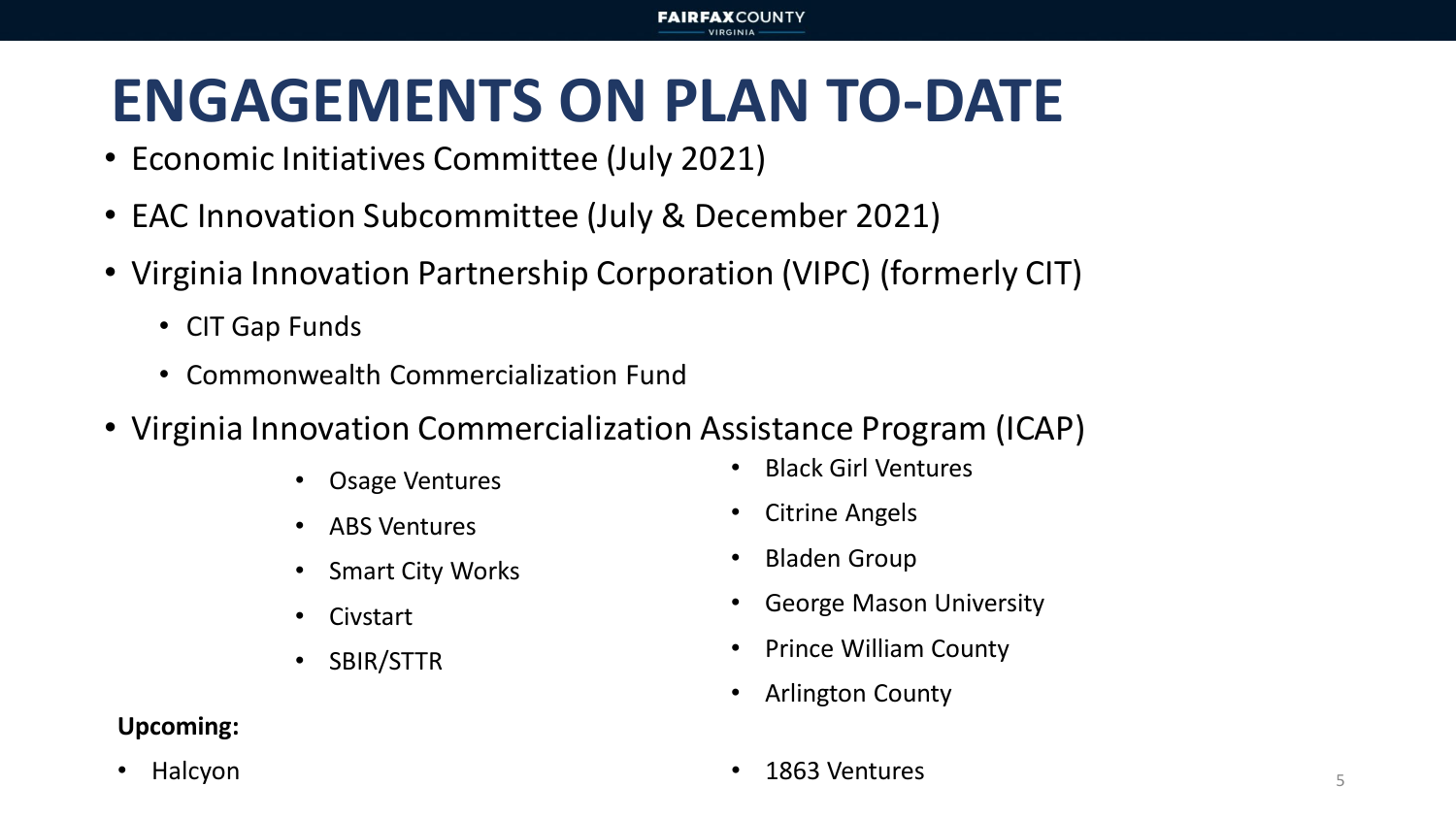#### **FAIRFAXCOUNTY**

### **WHERE DOES FAIRFAX FOUNDERS FUND FIT IN?**



- *Early-stage funding is often from family, friends, and personal savings.*
- *New black-owned businesses start with almost 3x less overall capital compared with new white-owned businesses. – Kauffman Foundation*

#### **Stage of Investment**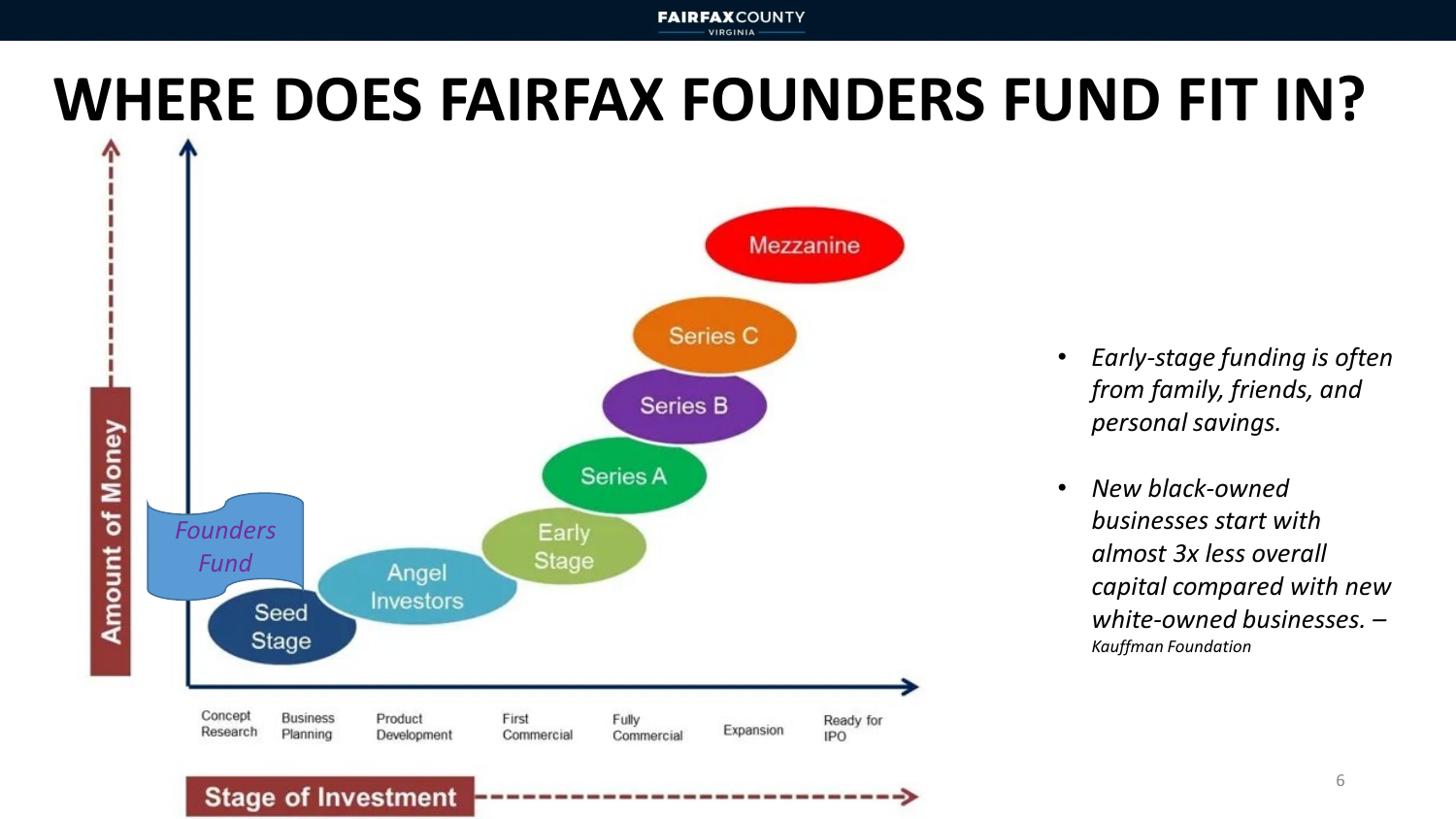**FAIRFAXCOUNTY** VIRGINIA

### **INVESTING IN DIVERSITY = ROI**

The Latinx and Black population are more than 80% underrepresented as start-up executives.

Diverse teams are more profitable.



Figure 3. Comparing Kauffman Fellows Startup Executive Perceived Ethnicity to 2018 U.S. Bureau of Labor Report.

#### **COMPARING STARTUP EXECUTIVES TO U.S. WORKING AGE POPULATION**



Figure 14. Realized Multiple by Perceived Ethnicity of Found Team and Executives. Diverse Executive Teams earn a 3.3x realized multiple, compared to a 2.0x realized multiple, for White Executive Teams (a 65% increase). Source: Kauffman Fellows Research Center.

**REALIZED RETURNS FROM POSITIVE EXITS** 

Kauffman Fellows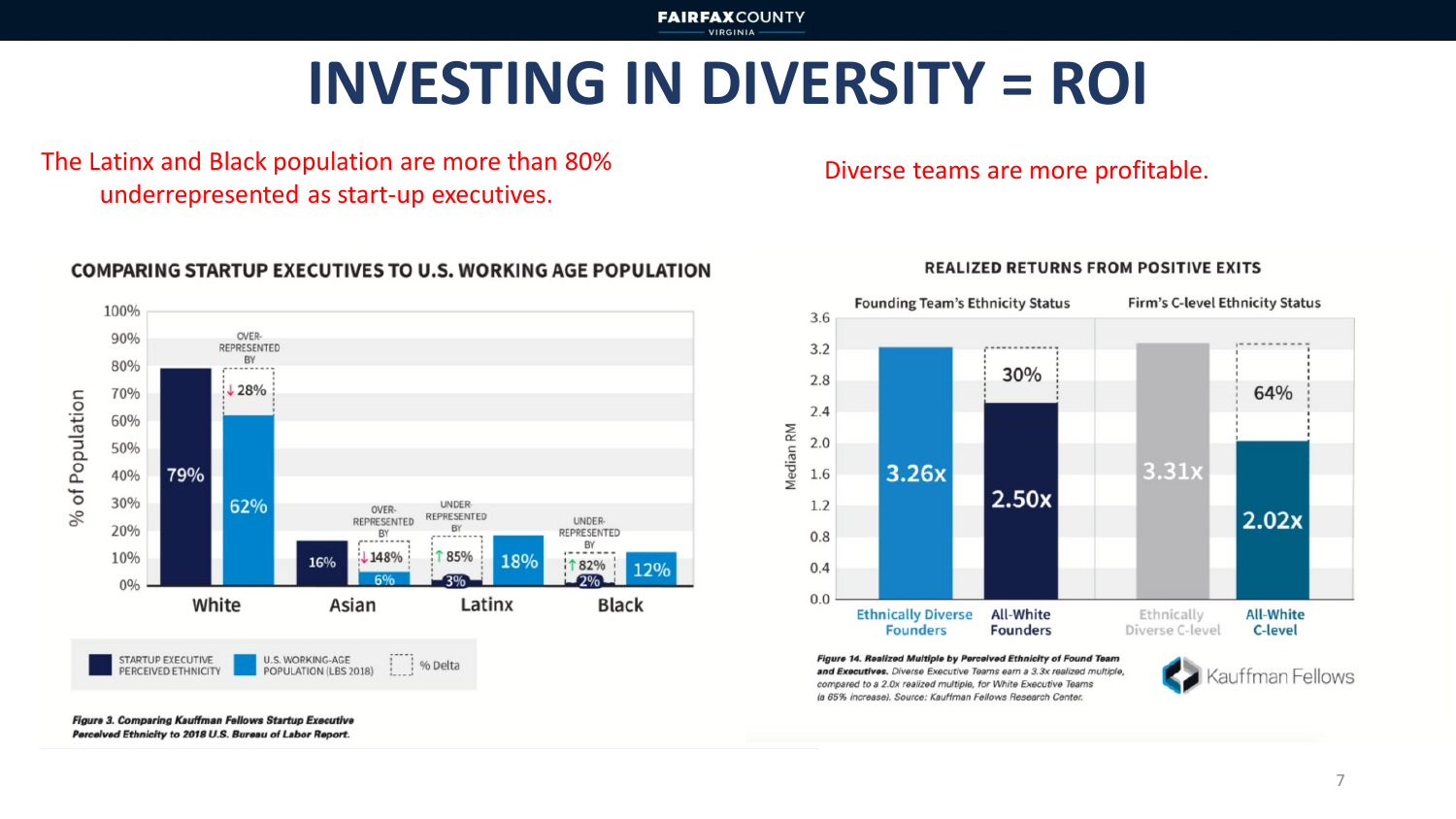## **PROPOSED PROGRAM COMPONENTS**

**FAIRFAXCOUNTY** 

- Applicant Eligibility
- Eligible Use of Funds
- Terms and Conditions
- Intake Process and Review
- Program Measures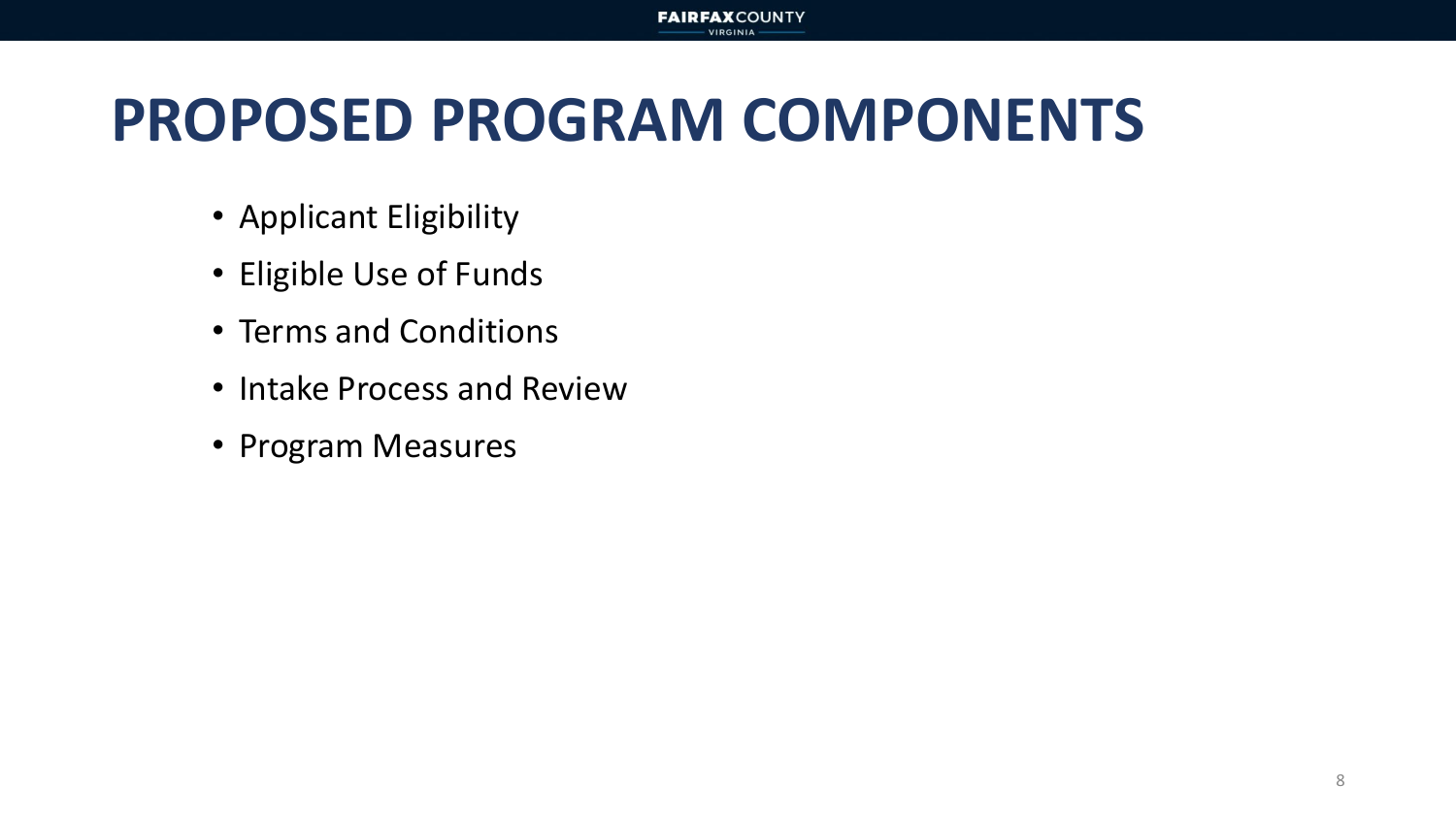## **APPLICANT ELIGIBILITY**

- Be a for-profit company located or headquartered in Fairfax County
- Primary business address in Fairfax County and/or Founder is a Fairfax County resident
- Pre-Series A company, no more than \$250,000 gross revenue in last 12 months
- Company product is a scalable, disruptive technology or platform
- Company is on a trajectory to access institutional investment or awards
- Company provides a match, such as salary of founder or business expenses.
- Company / proposed project in high-growth tech and innovation sectors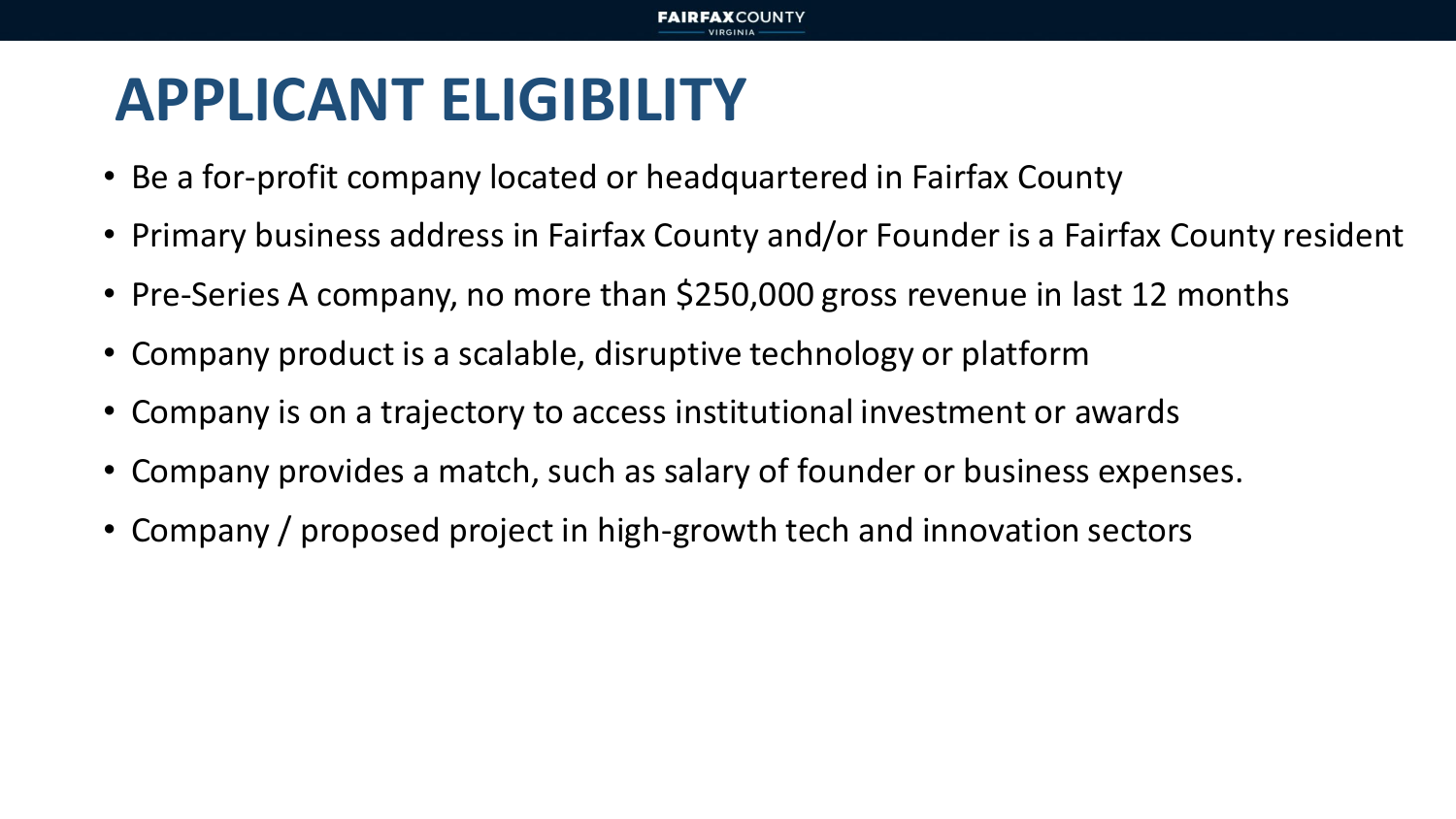## **ELIGIBLE USE OF FUNDS**

Funds may be used to support companies' commercialization and market entry goals. Applicant must designate specific project and technical assistance that the funds will be used for, accompanied by milestones for project completion.

Examples include:

- Product & Prototype Development
- Customer Acquisition
- Market Intelligence and Business Model Validation
- Pilots
- Intellectual Property Strategy And Acquisition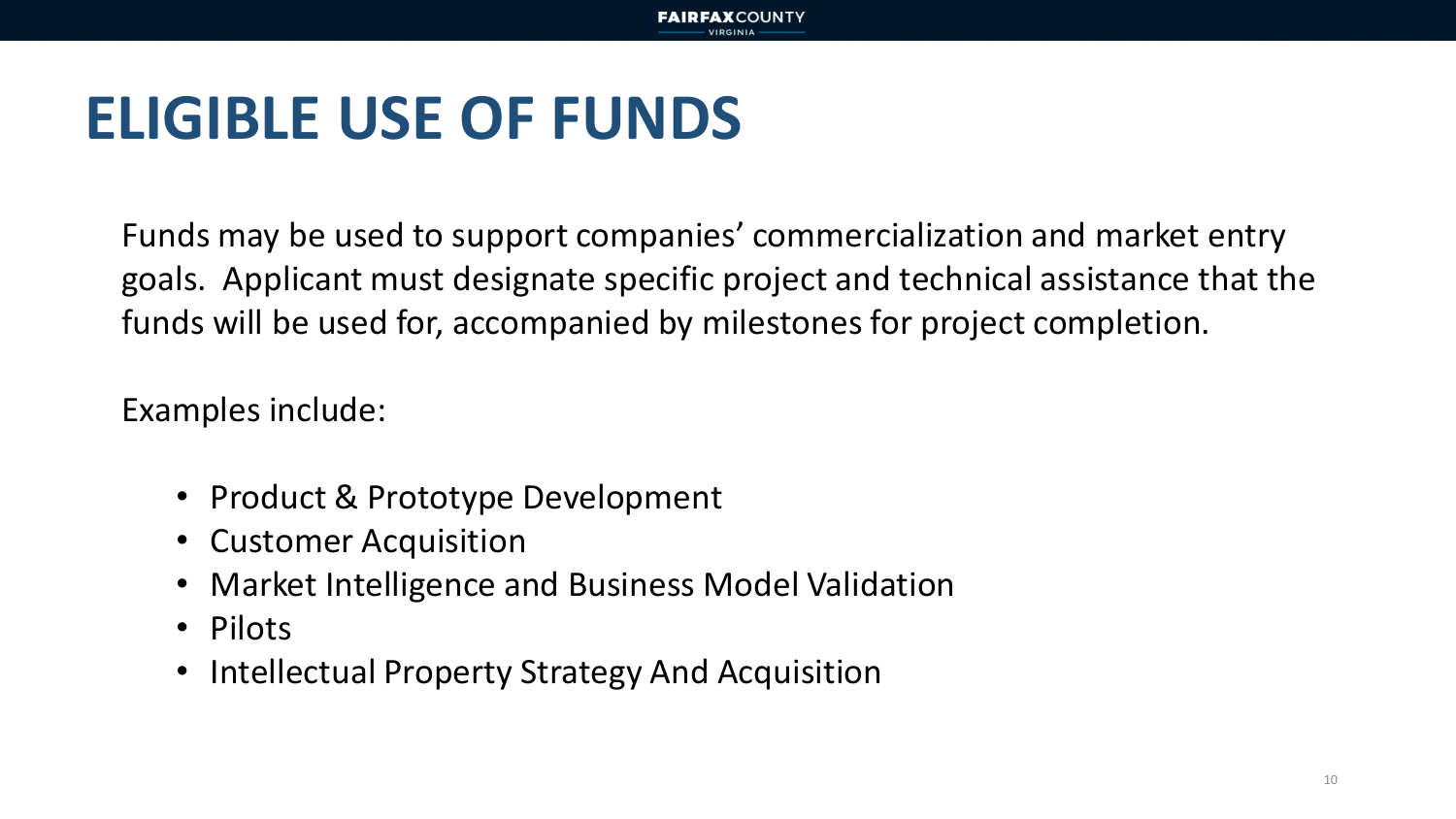## **TERMS AND CONDITIONS**

**Applicant must be in good standing** with Fairfax County and the Commonwealth

**FAIRFAX**COUNTY

• (re: indebtedness or breach of material obligation)

#### **Intellectual Property & Equipment**

- The county will not take ownership of intellectual property that may result from the performance of the FFF award.
- Recipients retain the title of equipment purchased with FFF funds.

### **Project Reporting and Disbursement of Funds**

• A performance agreement must be signed before funds disbursed. Agreement will include reporting schedule, proposal, and budget.

#### **Termination and Repayment**

• If recipient's FFF-related activity leaves Fairfax during or within 24 months following the FFF period of performance date, funds must be repaid.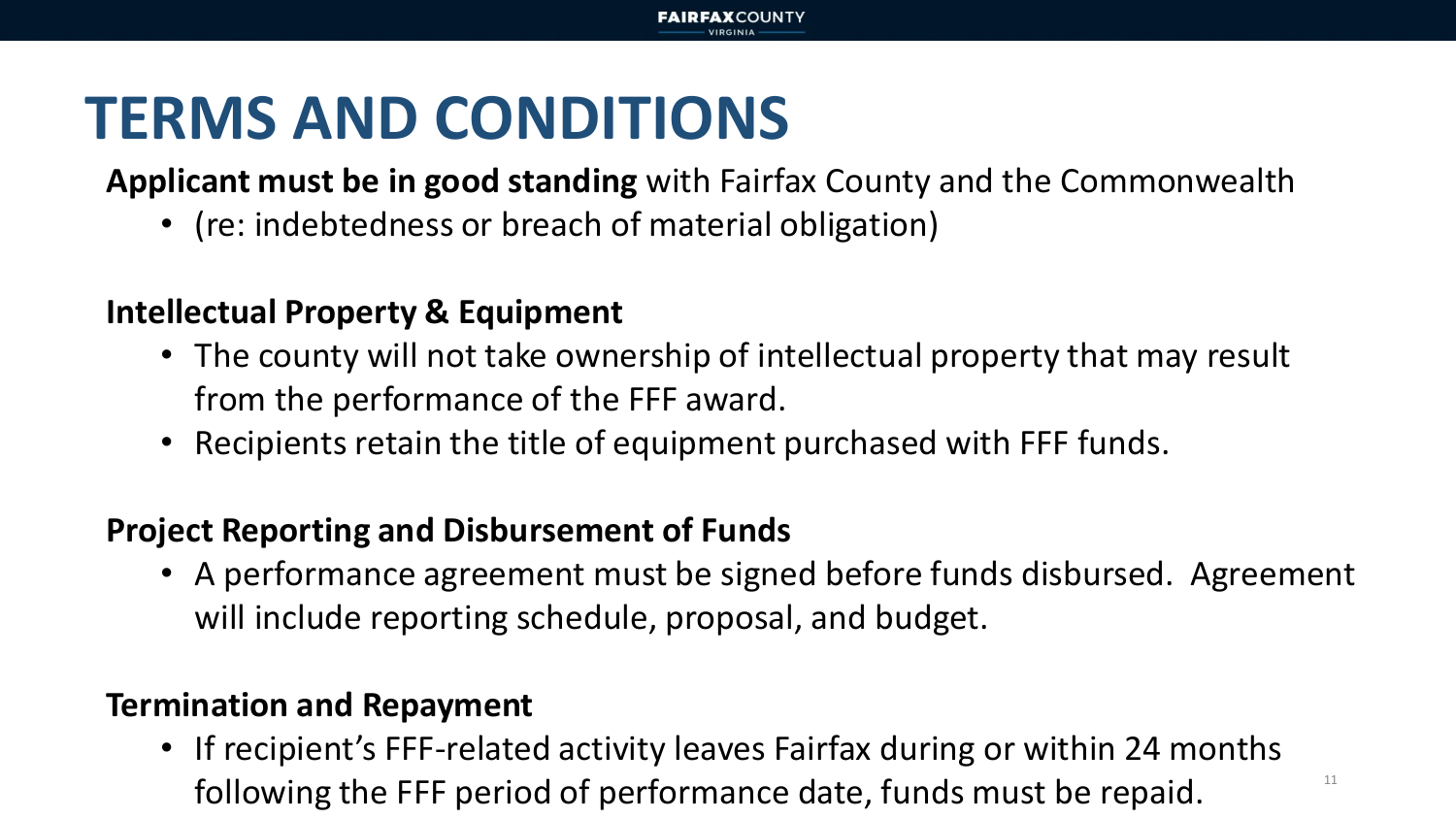## **INTAKE PROCESS AND REVIEW**

#### **Two step application process**

- Step One:
	- Initial submission with project and company details
- Step Two:
	- Pitch or Interview with Advisory Committee

### **Evaluation process**

- Applications are reviewed by Advisory Committee, which will include VC representation and Subject Matter Experts
- If recommended by Advisory Committee, applicant will work with ICAP and other partners for due diligence
- The county will contract with an external entity for administration of the program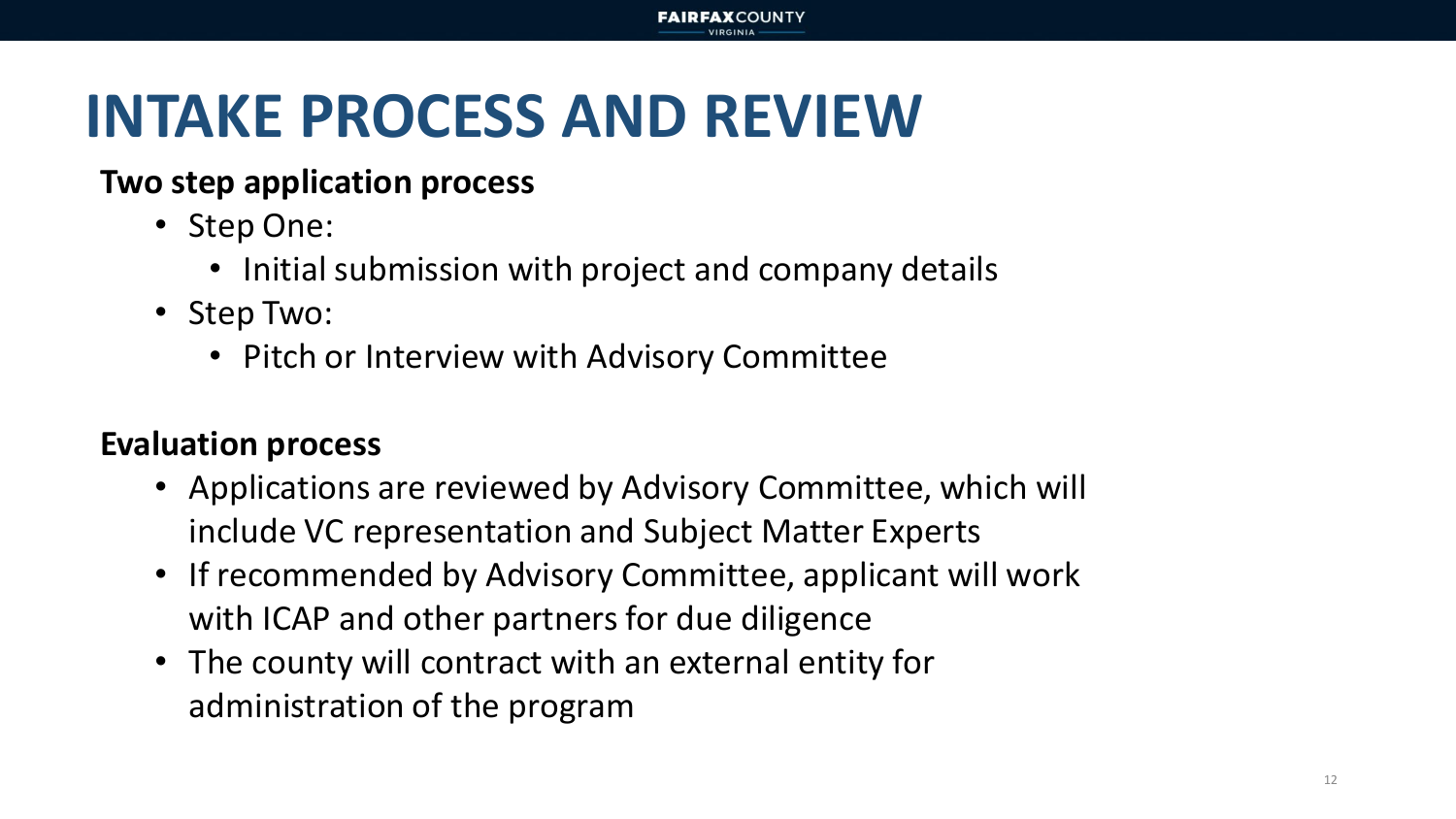### **PROGRAM MEASURES**

#### **Company-Level Measures (tracked over time\*)**

- Sales and/or revenue
- Full and part-time employees
- Follow on funding: Private investment/Grants/contracts
- Products and/or services to market or under development
- IP created by awardee
- Approvals (FDA, clinical trials, etc.)
- Facilities enhanced and/or expanded

#### **Program-Level Measures:**

- Outreach, Businesses engaged and supported with diverse/underrepresented founders/management
- Company/entrepreneur referrals to prep services to nurture growth

**\*Risk and Results Profile:** *Impacts may not be in pilot period. Not all firms will reach anticipated measures. For example, more than two-thirds of start-ups never deliver a positive return to investors. (HBR)*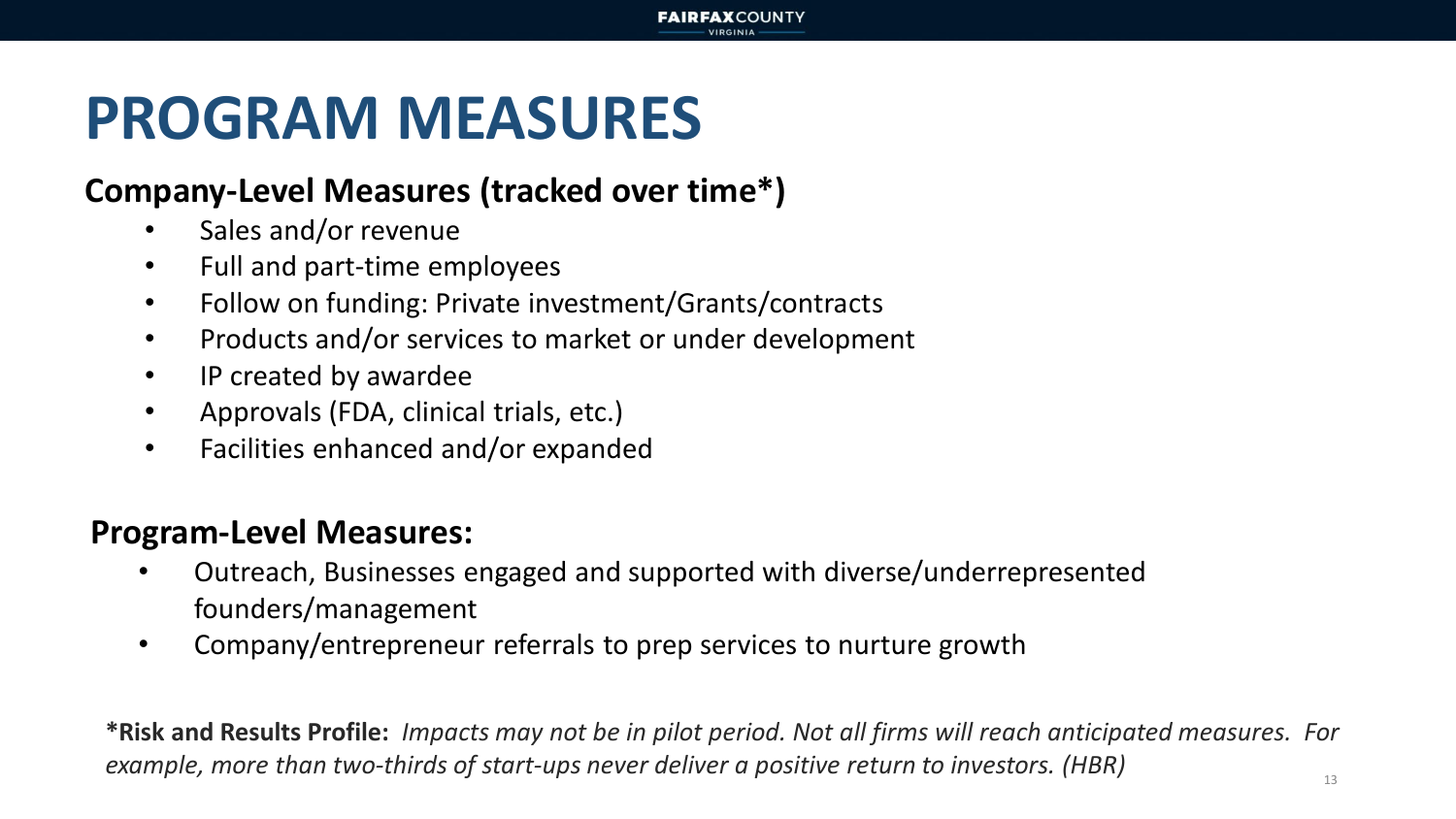## **NEXT STEPS TO LAUNCH**

#### **Refine Program Details:**

- Additional due diligence with Subject Matter Experts (SMEs)
- Define Roles and Responsibilities

### **Determine Process & Administration:**

- Consider and determine best grant administration and disbursement model
- Develop Communication & Marketing Plan engage partners

### **Establish Program Structures:**

- Identify members of the Fund Advisory Committee
- Develop performance agreement language

### **Execute: Spring 2022**

- Board of Supervisors Action Item
- Launch Program